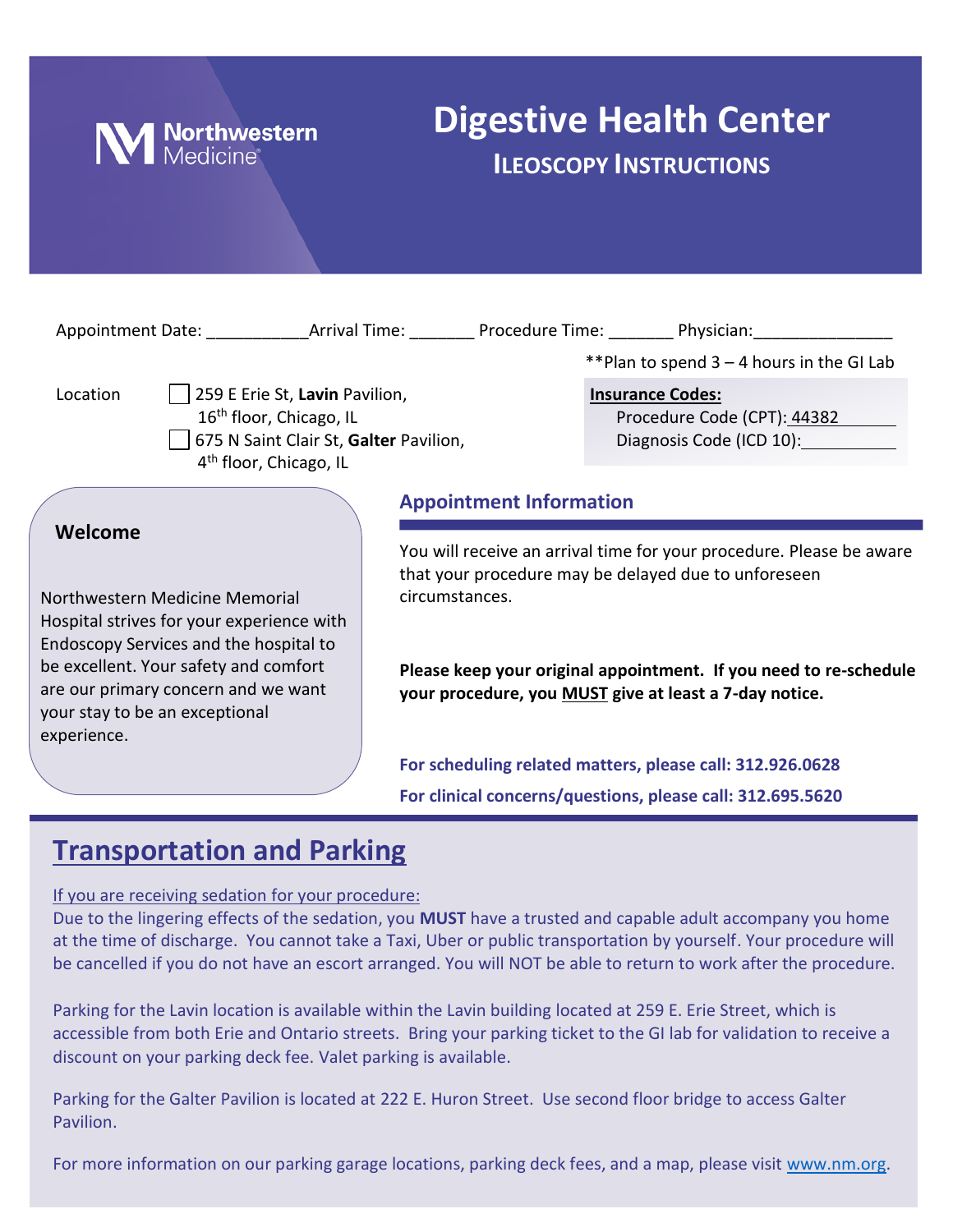

| <b>Timeline</b>                                         | <b>Procedure Preparation</b>                                                                                                                                                                                                                                                                                                                                                                                                          |
|---------------------------------------------------------|---------------------------------------------------------------------------------------------------------------------------------------------------------------------------------------------------------------------------------------------------------------------------------------------------------------------------------------------------------------------------------------------------------------------------------------|
| 14 DAYS<br><b>BEFORE THE</b><br><b>PROCEDURE</b>        | $\triangleright$ If you are taking a <b>blood thinner (Coumadin, Plavix, Eliquis, etc.)</b> other than aspirin,<br>please contact your prescribing physician at least 2 weeks before your procedure to<br>discuss how long to hold these medications. Your prescribing physician will tell you how<br>many days prior to your procedure to stop/bridge your blood thinner. You may continue<br>to take aspirin.                       |
| <b>7 DAYS</b><br><b>BEFORE THE</b><br><b>PROCEDURE</b>  | If you are taking a <b>blood thinner</b> (Coumadin, Plavix, Eliquis, etc.) other than aspirin,<br>➤<br>please begin following your prescribing physician's instructions for discontinuing or<br>bridging this medication prior to the procedure. You may continue to take aspirin.<br>If you are taking diabetic medication, please contact the prescribing physician to discuss<br>➤<br>dosage adjustments to avoid low blood sugar. |
|                                                         | Please ensure you have obtained your 4 fleets enemas from your pharmacy.<br>➤                                                                                                                                                                                                                                                                                                                                                         |
| <b>3 DAYS</b><br><b>BEFORE THE</b><br><b>PROCEDURE</b>  | $\triangleright$ Please contact your insurance company to verify coverage and if you will have any out of<br>pocket costs, or precertification requirements. Please see the insurance/billing handout<br>for more information on billing, coding, and potential out-of-pocket costs.                                                                                                                                                  |
|                                                         | This procedure is often performed without sedation. If your physician indicates that you<br>➤<br>will be receiving sedation, please make transportation arrangements utilizing the<br>transportation and parking section of this document.                                                                                                                                                                                            |
|                                                         | $\triangleright$ You may complete pre-procedure forms ahead of time by visiting:<br>https://www.nm.org/conditions-and-care-areas/digestive-health.                                                                                                                                                                                                                                                                                    |
|                                                         | Scroll to the bottom of the page and locate Related Resources. Select GI Lab<br>$\circ$<br>Patient Questionnaire and Medication List.                                                                                                                                                                                                                                                                                                 |
| <b>THE DAY</b><br><b>BEFORE THE</b><br><b>PROCEDURE</b> | $\triangleright$ If you develop any moderate to severe cold symptoms (cough, sore throat, runny nose,<br>etc.), a fever, new cut or wounds, or experience any other changes in your health before<br>your procedure, please contact your physician's office.                                                                                                                                                                          |
|                                                         | <b>Diet Instructions:</b>                                                                                                                                                                                                                                                                                                                                                                                                             |
|                                                         | If you are receiving sedation:                                                                                                                                                                                                                                                                                                                                                                                                        |
|                                                         | $\triangleright$ Do not eat anything including gum, mints, tobacco, cough drops, or smoke any substance<br>(i.e. tobacco, vape, marijuana) after midnight.                                                                                                                                                                                                                                                                            |
|                                                         | $\triangleright$ After midnight, you may have plain water, black coffee/tea (no milk or creamer may be<br>added, however, sugar and artificial sweeteners are permitted), apple juice, or Gatorade<br>up to 2 hours prior to your scheduled arrival time. All other beverages/drinks are to be<br>avoided after midnight.                                                                                                             |
|                                                         | If you are not having sedation, there are no eating or drinking restrictions prior to the<br>procedure.                                                                                                                                                                                                                                                                                                                               |
| <b>THE DAY OF</b>                                       | Please bring an extra ostomy appliance for after the procedure.<br>➤                                                                                                                                                                                                                                                                                                                                                                  |
| <b>YOUR</b><br><b>PROCEDURE</b>                         | $\triangleright$ On the day of your procedure, please be available by phone. Occasionally, procedure<br>times are adjusted if the previous cases have run longer or are finished early.                                                                                                                                                                                                                                               |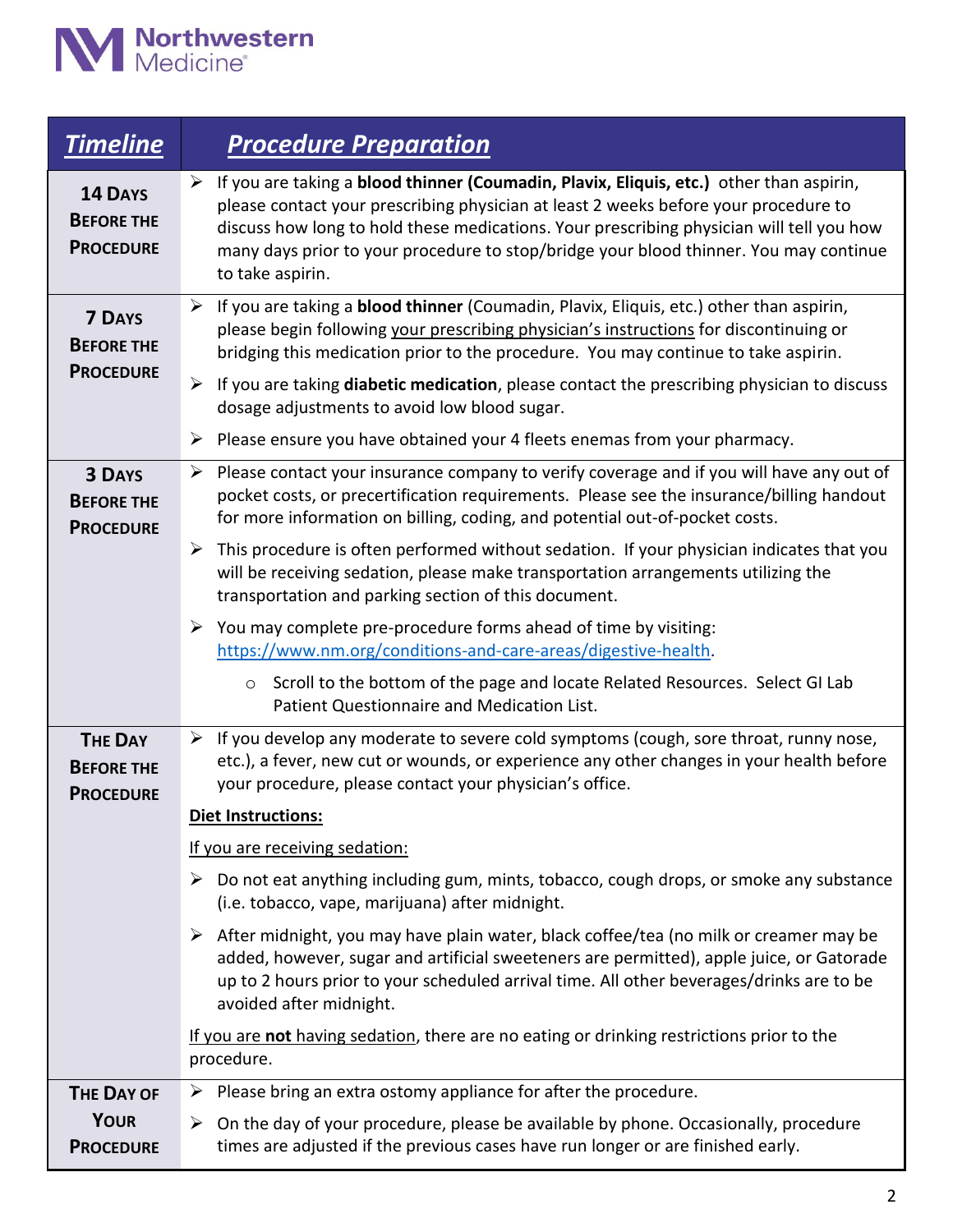# **Northwestern**<br>Medicine<sup>®</sup>

- ➢ Call your surgery center if you cannot arrive at your scheduled time at 312.926.2425.
- $\triangleright$  Bring a photo ID and insurance card.
- $\triangleright$  If you have an implanted cardiac defibrillator or pacemaker, bring your device card with you.
- $\triangleright$  If you use any inhalers or a CPAP machine, please bring these items with you to the procedure as they may be needed for the procedure.
- $\triangleright$  Wear loose-fitting, comfortable clothes.
- $\triangleright$  Avoid wearing make-up, jewelry, or contact lenses.
- $\triangleright$  If you wear contacts, please bring your glasses as your contacts may need to be removed for the procedure.
- $\triangleright$  For your privacy and safety, only one guest is allowed in the pre-operative and postoperative holding areas.
- $\triangleright$  Your personal items will be placed and remain under your procedure cart during the entire visit. We recommend bringing only essential items to the hospital and leaving any valuables at home or give them to a trusted family member or friend. The hospital is not responsible for lost or damaged personal belongings.

## **ILEOSCOPY PREPARATION GUIDELINES**

#### **GENERAL**

- Please follow the dosage timing as provided within the prescribed bowel preparation instructions. This method gives the best bowel preparation/cleansing possible. An excellent bowel preparation is crucial for an adequate exam.
- Be sure to finish the entire prep or else the bowel may not clean adequately.
- The bowel preparation may result in urgency so please plan appropriately.
- **If you are not having sedation**, you may drink clear liquids up until your procedure time.
- **If you are having sedation**, you may have plain water, black coffee/tea (no milk or creamer may be added, however, sugar and artificial sweeteners are permitted), apple juice, or Gatorade up to 2 hours prior to your scheduled arrival time – after this, nothing by mouth. This includes gum, mints, hard candy, cough drops, and cigarettes/tobacco/vape/marijuana.
	- o For example, for a 7:30 AM arrival time, nothing by mouth after 5:30 AM.

#### **MEDICATIONS**

- If you are taking a **blood thinner (Coumadin, Plavix, Eliquis, etc.)** other than aspirin, please contact your prescribing physician at least 2 weeks before your procedure to discuss how long to hold these medications. You may continue to take aspirin.
	- o Do NOT wait until the day before your procedure to have this discussion, as some blood thinners need to be held several days prior to the procedure.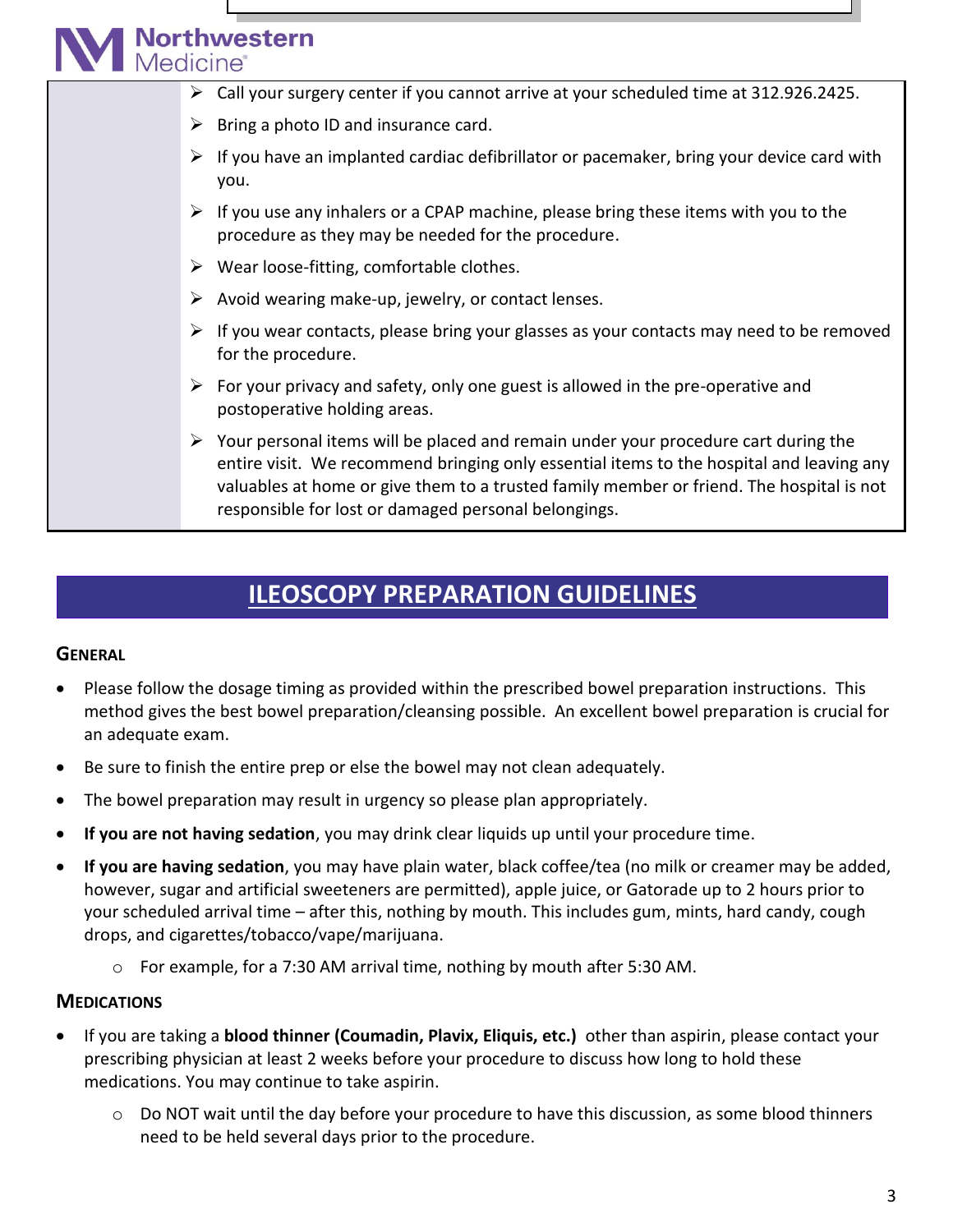

- o Aspirin, NSAIDs, and fish oil are okay to continue taking.
- If you are taking **diabetic medication**, please contact the prescribing physician to discuss dosage adjustments to avoid low blood sugar.
- You may take your other normal medications up until 2 hours prior to arrival time.

### **CONTACT INFORMATION**

*Please review this document and the FAQ section before calling our office with questions as your question may be answered from within this document.*

| Procedure Scheduling 312.926.0628    |  |  |  |
|--------------------------------------|--|--|--|
| Pre-Certification 312.926.4645       |  |  |  |
|                                      |  |  |  |
| Financial counseling/price estimates |  |  |  |
|                                      |  |  |  |
|                                      |  |  |  |
|                                      |  |  |  |
| Medical Records 312.926.3376         |  |  |  |
| Digestive Health Fax 312.695.7095    |  |  |  |